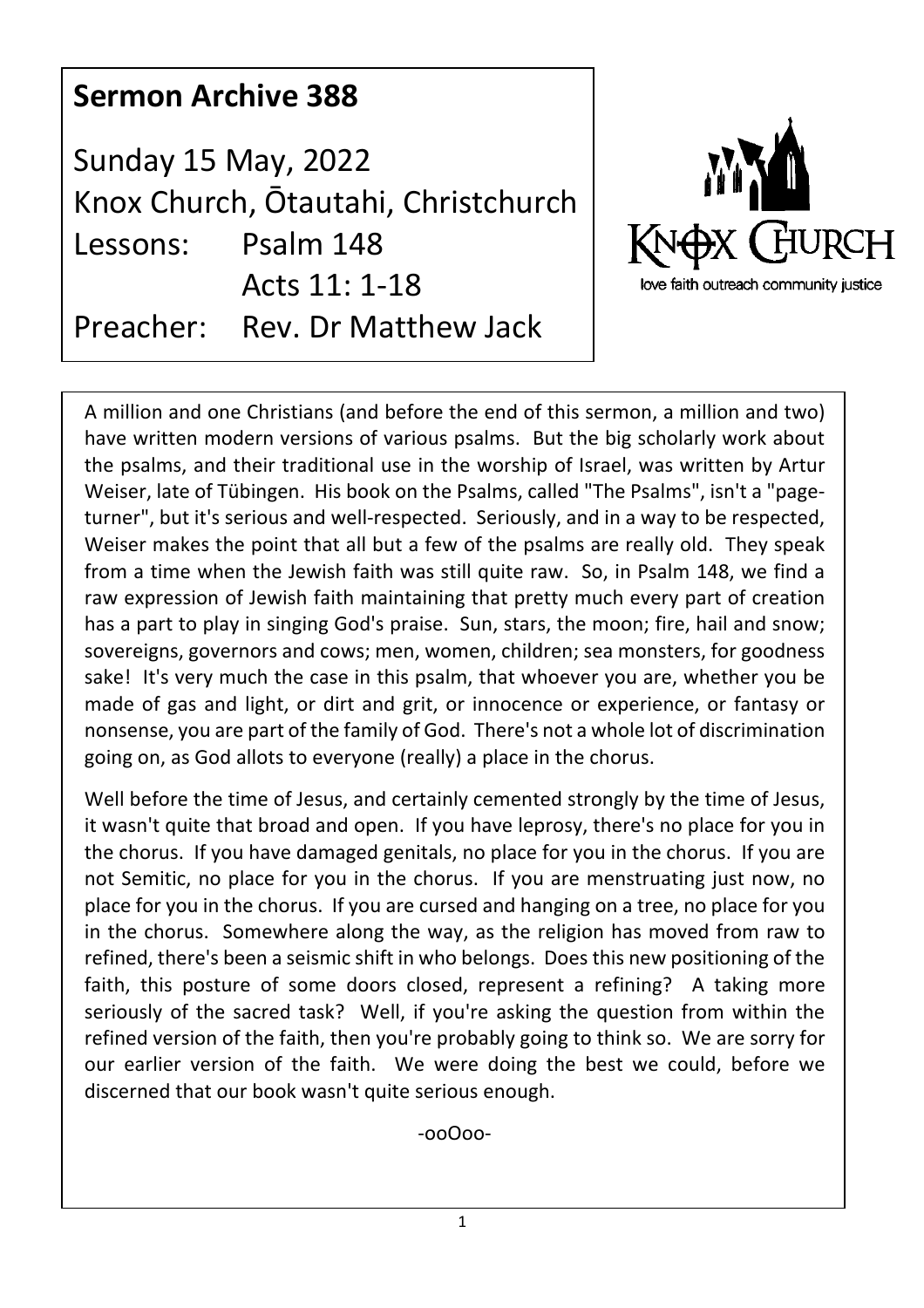Two young men from different ends of the country went to Dunedin in the first decade of the Twenty first Century. They went there to attend university. No, no, they don't fall in love. As far as I know, they never met. Their stories end up together because a sociologist interviewed them some years later and put their stories into his book. Both men were gay, and slowly coming out of their closets. In their process of doing that, both came across Presbyterian ministers.

From the story of Neill:

*When I finally did manage to come out to the assistant minister, she politely listened and nodded as I told the story, but wasn't sure what the Church's official stance was and thought I should go talk to the minister. I did that, and she too nodded politely and asked me a few questions, and then said, 'I don't know what to do with you. Go and talk to the senior pastor.' So I trotted off to the senior pastor and told him the same story.*

*I want to be a little generous in my understanding, but the senior pastor had been involved in the discussions in the Presbyterian Church around homosexuality for a number of years, and therefore he felt that he'd done his research. He believed that there were two overall streams of gay people. One stream were born gay, and there was no way of changing them. The other stream were people who'd been made gay because they'd been abused in their younger years. He asked me if I'd been abused as a child, and I said 'No. I had a good upbringing.' And he replied 'Well, you might be suppressing those memories, so we should get you some counselling anyway and see if things change.'*

*That was not a positive experience, and at that point I knew this was no longer a healthy spiritual place for me. I didn't think I was broken. I didn't think I needed mental help. At no point in my journey had I ever thought of even thinking about changing myself or exploring a 'cure'.*

So Neill's experience of Presbyterian community was one where his voice had no place in the chorus.

Brody meanwhile, at the same time and in the same city, had a different experience. Describing another Presbyterian minister, Brody said:

*[This man on staff] was a gay man . . . and although we never had a conversation about it I felt fortunate to have him in my life, because for one he was like 'It's Okay to be gay', and for two I saw that God and being gay could be reconciled in such a beautiful way as they were in him. In retrospect, he was the first gay role model that I ever came across. At that point his example didn't instantly fill me with the sense that because it was okay to be gay I could tell everyone. It was more like 'Okay, it's not an abominable sinful thing.'*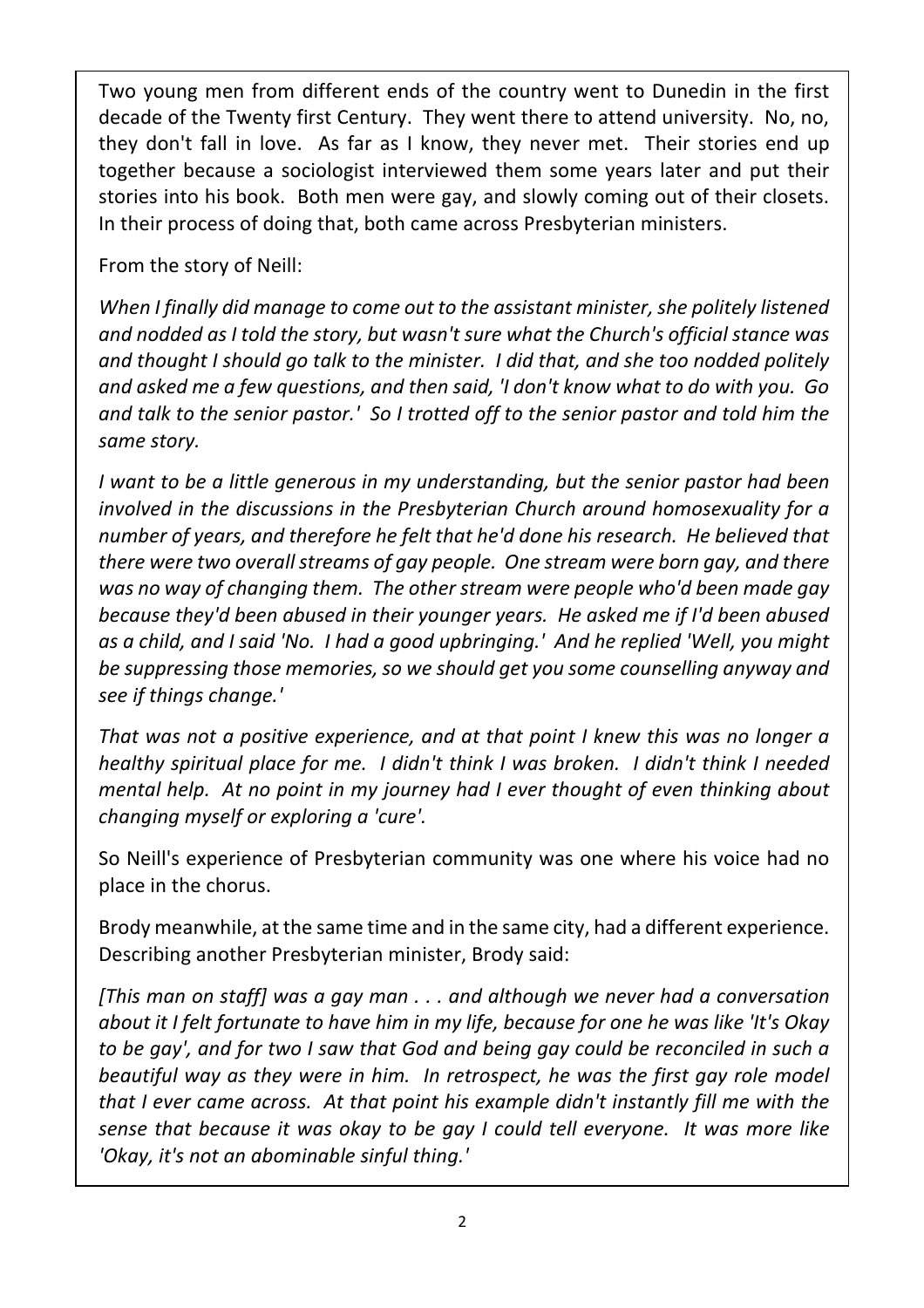Brody goes on to talk about where he went from there.

One Presbyterian Church, offering two young people two quite different visions of the people of God - two different Christian anthropologies - two different treatments of whether their voice had a place in the chorus. One door open, the other door closed. If the shift in Jewish religion went from an all-inclusive psalm to a more morally discerning regulation of community practice, and if other faiths can be considered to undergo a similar kind of evolution, then where on that scale did the experiences of Neill and Brody fall? In terms of hearing an authentic, properly developed Christian word, who got it? Neill or Brody?

I can tell you that the person of whom Brody spoke in his interview was me. I can also tell you that, in my experience, whenever the church talks about what to do with Brody and Neill, it is the inclusive part of the church that always is called to account for its aberrant position. It is always presumed that the exclusive position is the acceptable, orthodox view. If we want to include those about whom others have (sometimes unexamined) concerns, then we're the ones who have to do the explaining. Culturally, within the church anyway, we start on the back foot of seeming to have taken a too friendly, not-sufficiently morally serious stance. "Why are you eating with sinners", they ask. And we are the ones who are called to provide an answer.

## -ooOoo-

Since leaving his fishing nets, and becoming a disciple, Peter has spent three years in the company of Jesus. It was Peter whom the gospels say was the first one to understand the identity of Jesus, the relevance of Jesus, the meaning of Jesus. He's learned huge amounts about himself, about the disciple's journey. He's learned the claims of grace. He's even had a "go" at walking on the water. But still he remains a creature of the culture around him. Still he observes the food laws his religion has given him. Still his understanding of Israel as the "chosen people" causes him to consider other people "not chosen". Enlightened by time on the road with Jesus, Peter still holds deep prejudices that border on racism. If you're not Jewish, then the word that comes to mind is "unclean".

In what I think is a seminal event in the evolution of the Christian faith, Peter has a vision. The vision comes three times - as if for the first two times it's been batted away, deflected. Three times, because two times was still not enough. A picnic sheet comes down from heaven, covered in food that's unclean. And God says "eat it".

Finally, yielding slowly to what he realises the vision is saying to him, Peter goes to visit the house of an unclean person, only to discover that his own God, the Jewish one, already is at home in that house. In the unclean house, God is